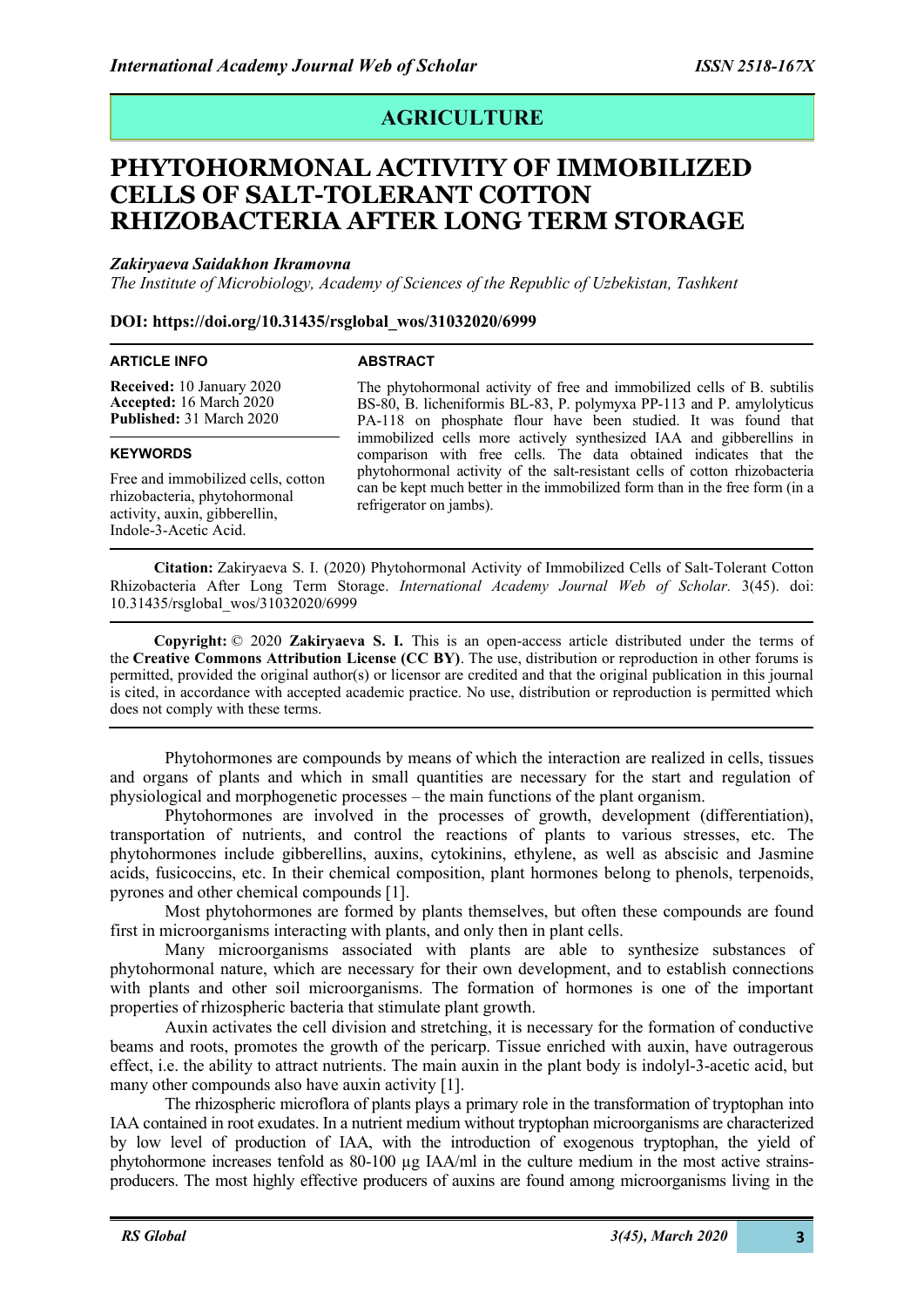rhizosphere and phyllosphere of plants [2-4]. The maximum amount of IAA is formed by bacteria in the stationary phase of growth, and ammonium ions and glutamine inhibit the biosynthesis of IAA [5, 6].

In plants, IAA binds to sugars, amino acids, proteins, forming spare forms, from which the phytohormone is released if necessary. Inactivation and metabolism of IAA occurs with IAA − or polyphenol oxidase. IUK-oxidase functions are performed by certain molecular isoforms of peroxidase [7].

The formation of gibberellins is peculiar to epiphytic and rhizospheric bacteria, which are representatives of the genera *Azotobacter*, *Azospirillum*, *Pseudomonas*, *Bacillus*, *Flavobacterium*, *Clostridium*, *Agrobacterium* [2].

An important advantage of immobilized cells is the preservation of their viability and metabolic activity for a long time.

Thus, the aim of this study was to study the phytohormonal activity of the cells of saltresistant rhizobacteria of cotton immobilized on phosphate flour after a long term (4 years) storage.

The objects of the research were followings: free cells of rhizobacteria of cotton - *Bacillus subtilis* BS-80, *B*. *licheniformis* BL-83, *Paenibacillus polymyxa* PP-113, *P*. *amylolyticus* PA-118, those were stored at periodic subculturing, and immobilized cells of rhizobacteria of cotton − *B. subtilis* BS-80, *B*. *licheniformis* BL-83, *P*. *polymyxa* PP-113, *P. amylolyticus* PA-118, which were stored for 4 years on phosphate rock.

Monoculture of phosphor-mobilizing rhizobacteria were cultivated using depth method at a temperature of 28-29  $\rm{^0C}$  on a nutrient medium (peptone water, glucose and NaCl).

Immobilization of rhizobacteria cells have been performed by the method of adsorption immobilization. Grown to the stationary phase of bacterial suspension of phosphor-mobilizing rhizobacteria (in the amount 15 ml) was mixed with sterile carrier (50 g) in a ratio of 1:7, previously determined titer of the introduced cells. The resulting slurry was dried in a drying cabinet at 40 $\degree$ C for 2 hours [8]. After drying, the finished dry preparation was stored in a closed form at room temperature.

Quantitative determination of phytohormones was performed by colorimetric methods. The definition of the production of indole-3-acetic acid was carried out according to the method of Gordon and Weber [9], the determination of gibberelin synthesis was carried out according to the method of Muromtsev and Nastuk [10].

During statistical processing, the arithmetic mean and standard deviation, confidence intervals were determined using student's test. The differences were considered as reliable at the significance level *p*≤0,05 [11].

An important characteristic of immobilized cells that distinguishes them from free cells is long-term functional activity.

Table 1 shows the phytohormonal activity of free and immobilized on phosphate rock cells of cotton rhizobacteria after a long shelf life.

From the data presented in the table displayed that that immobilized on phosphate rock cells *B. subtilis* BS-80 more actively isolated IAA and gibberellins, compared with free cells. Also cells that immobilized on phosphate rock *B. subtilis* BS-80 more actively and stably isolated IAA and gibberellins, compared with other immobilized cells of cultures *B. licheniformis* BL-83, *P. polymyxa* PP-113 and *P. amylolyticus* PA-118. The best results showed by cells *B. subtilis* BS-80 immobilized on phosphate rock, synthesis of IAA phytohormone on the 7th day of the experiment was  $40.3\pm0.3$   $\mu$ g/ml, while free cells of this strain have synthesized only  $18.03\pm0.20$   $\mu$ g/ml. High production of gibberellins in immobilized cells *B. subtilis* BS-80 was observed on the 7th day of the experiment as  $884.2 \pm 1.15 \mu g/ml$ , free cells for  $430.3 \pm 1.18 \mu g/ml$ .

A different pattern was observed in rhizobacteria *B. licheniformis* BL-83, immobilized (30,7 µg/ml) and free (29,5±0,15 µg/ml) cells of *B. licheniformis* BL-83 have actively isolated the IAA on the third day of the experiment. By the seventh day of the experiment, immobilized cells of this strain synthesized the phytohormone IAA twice less ( $14.7 \mu g/ml$ ), compared with the third day of the experiment, and free cells did not produce IAA at this time. For the production of gibberellins, the best results showed by the immobilized cells of *B. licheniformis* BL-83 on the 7th day of the experiment − 430,5 mcg/ml, where free cells − 399.5 ±1,21 µg/ml. *P. polymyxa* PP-113 cells that immobilized on phosphate flour have been actively isolated the IAA on the 3rd day of the experiment – up to 24.1±0.26 μg/ml, while free cells − up to 21.4 $\pm$ 0.12 µg/ml. High production of gibberellins in immobilized (768.8 $\pm$ 0.61 µg/ml) and free cells (738.0±0.58 µg/ml) *P. polymyxa* PP-113 has been observed on the 3rd day of the experiment. Immobilized cells have produced gibberellin for 30.8 µg/ml more than free cells.